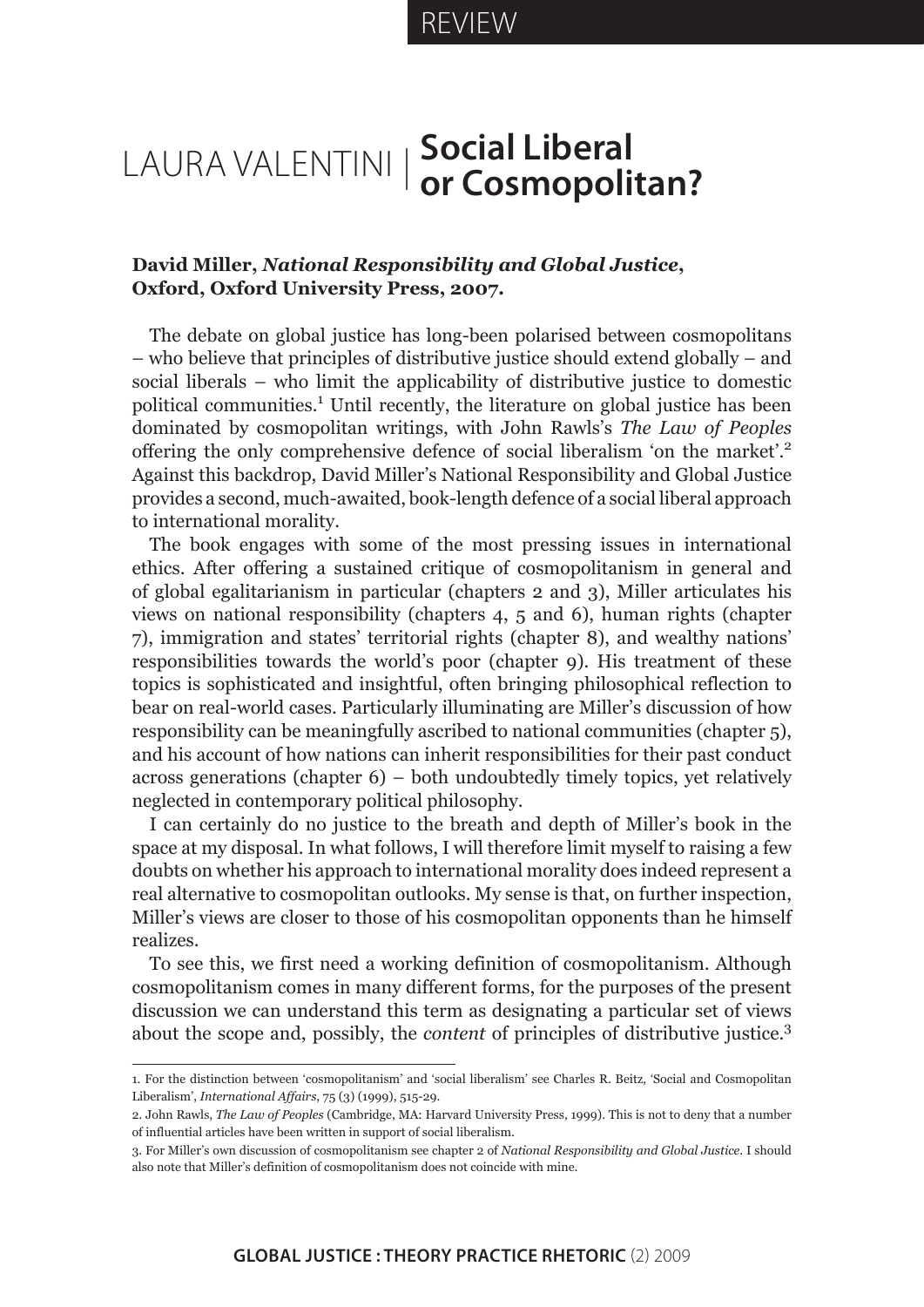First, cosmopolitans argue that principles of justice extend to the world at large. For them, societies do not merely have a weak duty to *assist* one another when their citizens are severely deprived, but rather a stringent duty of *justice* to do so.4 Second, numerous cosmopolitans hold the even stronger view that not only deprivation, but also global inequalities should be addressed as a matter of justice. On this view, justice places limits on permissible global inequalities – in some cases requiring their complete elimination – and a just international order must comply with this demand.<sup>5</sup>

Although Miller argues against cosmopolitanism in general (chapter 2), and against the most extreme forms of global egalitarianism in particular (chapter 3), I find little in his book suggesting that his views could not be described as 'cosmopolitan' in the sense of requiring that (i) global poverty be addressed as a matter of *justice* and (ii) certain global inequalities be forbidden on grounds of justice. Let me consider both aspects in turn.

Cosmopolitan theorists contend that our duties to relieve the plight of the world's poor are a *stringent* matter of justice. On this view, we do not merely have a moral obligation to help the poor by transferring resources that belong to us, but rather, we have a duty to give them what they are rightfully entitled to (and we now happen to possess).<sup>6</sup> This view is at odds with that of social liberals, who insist that our obligations towards less developed nations are grounded in *humanitarian assistance*, rather than justice. Interestingly, instead of following this social liberal avenue, Miller seems to pursue its cosmopolitan counterpart.

In chapter 7 of *National Responsibility and Global Justice*, he argues that the global fulfilment of certain human rights – including the right to have one's basic needs met – should be regarded as a requirement of justice.<sup>7</sup> By claiming that the fulfilment of persons' basic needs worldwide is a matter of justice, rather than one of humanitarian assistance, Miller appears to have significantly distanced himself from social liberal approaches traditionally conceived. This appearance may be misleading, however.

Later in the book, Miller makes it clear that those who are responsible for the fulfilment of basic human rights may be bound by two kinds of duties: either of justice, or of humanitarian assistance.8 If duty bearers (i) have contributed to their recipients' plight through past injustice, or (ii) are particularly well-

<sup>4.</sup> Thomas Pogge, *World Poverty and Human Rights: Cosmopolitan Responsibilities and Reforms* (Cambridge: Polity Press, 2002).

<sup>5.</sup> See, e.g., Thomas Pogge, *Realizing Rawls* (Ithaca: Cornell University Press, 1989), Charles R. Beitz, *Political Theory and International Relations* with a new afterword (Princeton, NJ: Princeton University Press, 1999), Darrell Moellendorf, *Cosmopolitan Justice* (Boulder, CO: Westview Press, 2002), Simon Caney, *Justice beyond Borders: A Global Political Theory* (Oxford: Oxford University Press, 2005), and Kok-Chor Tan, *Justice without Borders: Cosmopolitanism, Nationalism and Patriotism* (Cambridge: Cambridge University Press, 2004).

<sup>6.</sup> For this characterization of the distinction between justice and assistance see Brian Barry, 'Humanity and Justice in Global Perspective', in Brian Barry, *Liberty and Justice: Essays in Political Theory 2* (Oxford: Clarendon Press, 1991), pp. 182-210.

<sup>7.</sup> Miller, *National Responsibility and Global Justice*, p. 166.

<sup>8.</sup> Miller, *National Responsibility and Global Justice*, pp. 254-59. I am here trying to extrapolate the rationale at the heart of Miller's analysis of a series of scenarios exemplifying the different kinds of responsibilities wealthy nations may have towards poor ones.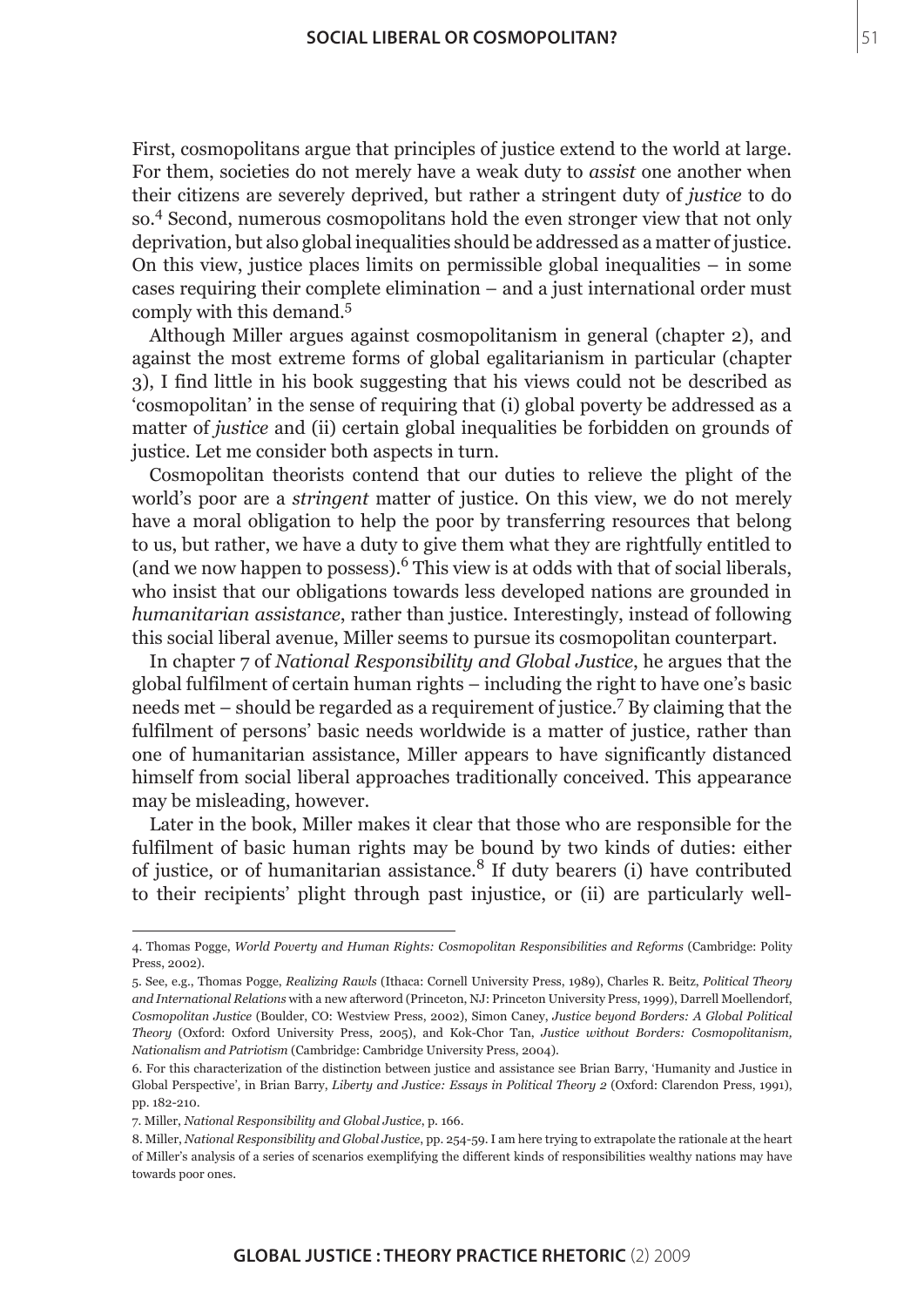## Laura Valentini

placed to relieve them from a plight they do not deserve and for which no one else is responsible, then they should act on grounds of justice. Otherwise, their duties should be regarded as a matter of humanitarian assistance. Consider the following example. Mary is in conditions of severe deprivation: her human right to subsistence is therefore unfulfilled. In such circumstances, I have a duty of justice to meet her needs only in either of these two scenarios. First, I am responsible for her plight, say because I have robbed her of all her belongings thus breaching a duty of justice. Second, I am particularly well-placed to help Mary (e.g., I am Mary's mother or her government) and no one else is directly responsible for her plight (e.g., it is the result of a natural catastrophe). However, if Mary's plight has been caused by Anthony – who then refuses to redress the harm caused – I only have a humanitarian duty towards her. In this case, the only bearer of a duty of justice towards Mary is Anthony himself.

This brief discussion shows that, on Miller's view, the justice-based nature of human rights is ultimately dependent on the existence of suitable duty-bearers. This reveals a tension within his approach. If he wants to stand by the claim that human rights are a matter of justice, then he seems to be forced to give up his further claim that the duties correlative to such rights are either duties of justice, or humanitarian duties depending on the position of the duty-bearer. Alternatively, Miller could drop his commitment to human rights' being a matter of justice, thereby moving closer to a social liberal outlook traditionally conceived.<sup>9</sup>

Although our discussion of human rights has not conclusively confirmed Miller's cosmopolitan inclinations, a closer look at his views about international inequality will help us to settle this matter. As I mentioned earlier in this review, Miller forcefully criticizes cosmopolitan approaches to justice, especially those which are based on a commitment to the fundamental value of global distributive equality (chapters 2 and 3). That is, he strongly opposes the view that there is something inherently wrong in the existence of global material inequalities that cannot be traced to people's responsible choices. From this it does not follow that Miller is insensitive to the existence of global inequalities. Yet, for him, our worries about global inequalities should not be 'intrinsic' but derivative. In Miller's words, 'material inequalities broadly conceived will naturally translate into inequalities of power, which then become a source of ongoing global injustice'.<sup>10</sup>

Such differences between societies' power-positions open the way to exploitation, unfair international cooperation, and severely restrict the self-determination of those who find themselves at the bottom of the power-hierarchy. As a result, these societies end up lacking 'a fair opportunity to pursue the particular goals that [their] members value most'.11 Miller's objections to these inequalities are not intrinsic because, on his view, '[i]f we could prevent the conversion of material advantage into political domination, there would be nothing inherently reprehensible about some nations being richer than others'.<sup>12</sup>

11. Miller, *National Responsibility and Global Justice*, p. 76.

<sup>9.</sup> I offer a more detailed discussion of Miller's account of the distinction between justice and assistance in Laura Valentini, 'Justice and Assistance: Three Approaches and a Fourth One' (unpublished manuscript)."

<sup>10.</sup> Miller, *National Responsibility and Global Justice*, p. 75.

<sup>12.</sup> Miller, *National Responsibility and Global Justice*, p. 79.